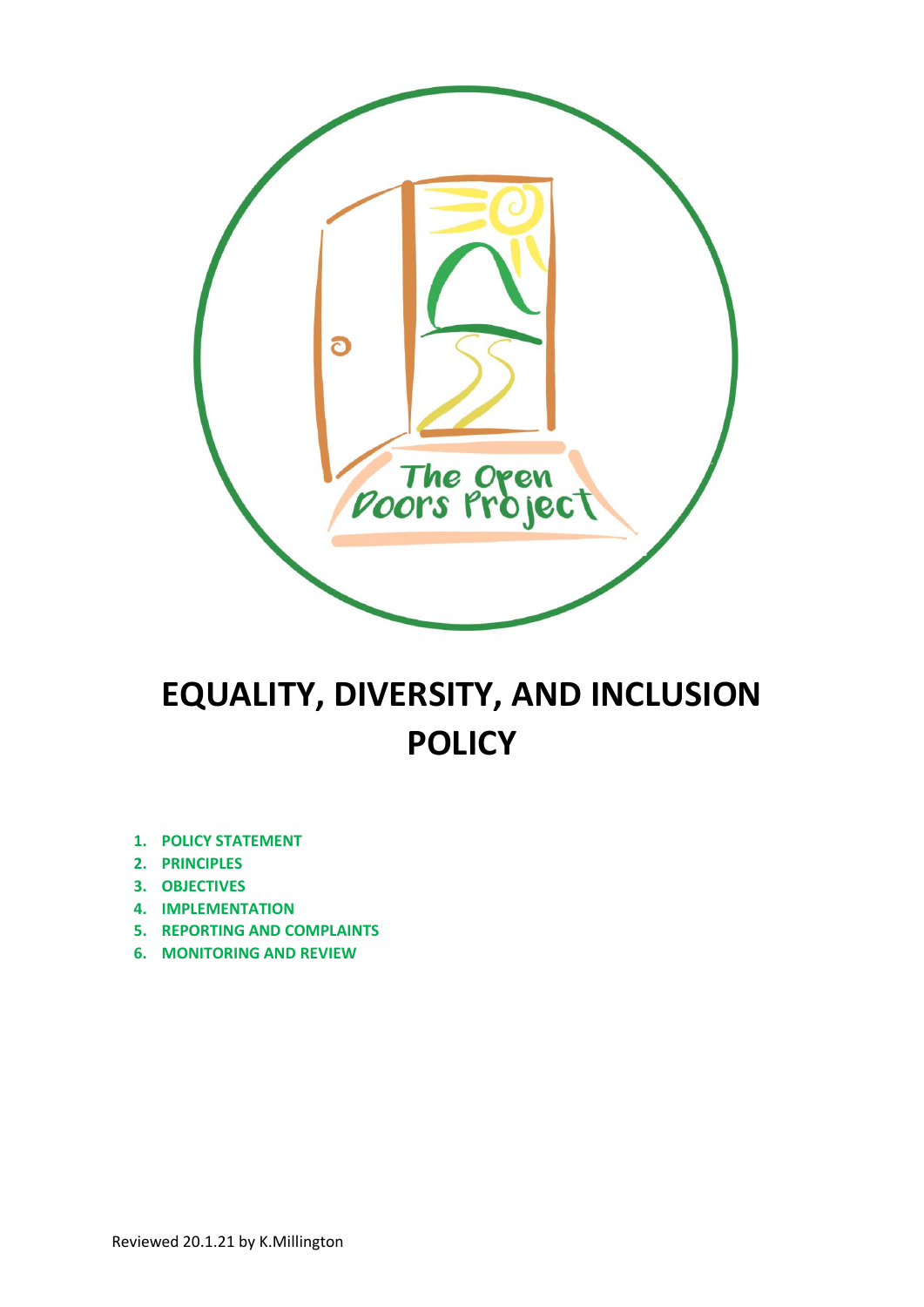#### **1. POLICY STATEMENT**

- 1.1 The Open Doors Project CIC strives to cultivate an environment that is free from all forms of discrimination and will challenge action which discriminates on the basis of: age, disability, gender identity, marriage and civil partnership status, pregnancy and maternity status, 'race', ethnicity, nationality, immigration status, religion, belief, sexual orientation and socioeconomic status.
- 1.2 As a community interest company (CIC) capable of employing paid staff and volunteers, and as a service provider, The Open Doors Project is committed to supporting equality and diversity.
- 1.3 Accessibility is our lifeblood. We seek to ensure that all activities are fully accessible and tailored to individual needs. We work with all stakeholders to make adjustments needed to ensure that children with special educational needs and disabilities can thrive.
- 1.4 We believe in fostering an inclusive environment in which all staff volunteers and stakeholders feel valued, respected and have their rights upheld.
- 1.5 All staff, volunteers, clients, contractors, consultants, partners, customers, and potential employees have a duty to act in accordance with this policy. This policy does not form part of any contracts of employment and can be amended at any time.

### **2. PRINCIPLES**

This policy reflects the core values of The Open Doors Project and exists to:

- 2.1 Ensure that the company carries out its activities in a way which promotes equal opportunities and enables it to fulfil and go beyond its legal duties, including those under the Equality Act 2010.
- 2.2 Make explicit the rights and responsibilities of staff, volunteers, contractors and partners.
- 2.3 Commit The Open Doors Project to regular monitoring and evaluation of this policy.

### **3. OBJECTIVES**

 The Open Doors Project aims to work towards both the elimination of all forms of discrimination and the promotion of equality. In pursuit of this it has set the following objectives:

- 3.1 To cultivate and sustain a positive, welcoming, fair and inclusive environment for all staff, volunteers, and all those who come into contact with the company.
- 3.2 To set a positive example to the children who participate in its activities.
- 3.3 To listen to children and members of the community to ensure that the activities of the company are accessible and relevant.
- 3.4 To make all staff, volunteers and contractors are aware of and value the diversity of the children who participate in the activities of the Open Doors Project.
- 3.5 To increase awareness and responsiveness within the organisation of the diverse needs of children with special educational needs and disabilities.